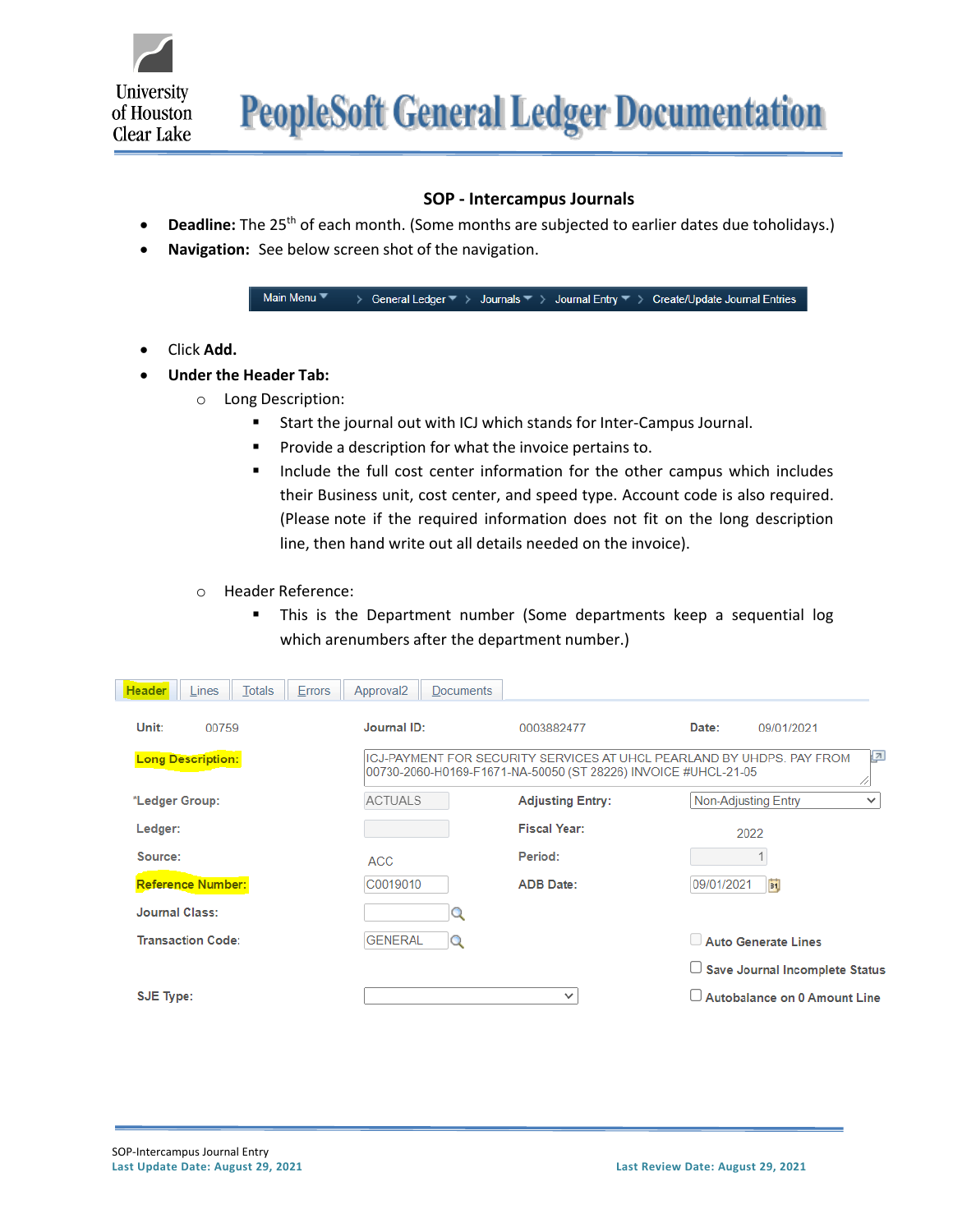

## • **Under the Lines Tab**

- o Enter your cost center in the selected fields.
- o The account code should begin with a 5xxxx as a payment is being made for an expenditure. It is rare to use any other account code**.**
- o The Line Reference on each line is always equal to the header reference.
- o Save the journal.
- o Do not budget check the journal. This will cause the journal to fall into error because it isn't balanced. Your journal should have two N's because it has not been budget checked. (This is okay because you will not enter the journal into workflow.)

| Header                                                      | <b>Lines</b>                    | Totals                             | Errors |  | Approval <sub>2</sub> | <b>Documents</b> |                     |          |                      |          |             |                                   |                                               |          |                        |                     |                      |                                                    |
|-------------------------------------------------------------|---------------------------------|------------------------------------|--------|--|-----------------------|------------------|---------------------|----------|----------------------|----------|-------------|-----------------------------------|-----------------------------------------------|----------|------------------------|---------------------|----------------------|----------------------------------------------------|
| Unit:                                                       |                                 | Journal ID:<br>00759<br>0003882477 |        |  |                       |                  |                     |          |                      | Date:    |             | 09/01/2021                        |                                               |          |                        |                     |                      |                                                    |
| <b>Search Criteria</b><br><b>Template List</b>              |                                 |                                    |        |  |                       |                  |                     |          | <b>Change Values</b> |          |             |                                   |                                               |          |                        |                     |                      |                                                    |
|                                                             |                                 | <b>Edit Journal</b><br>*Process:   |        |  |                       |                  | $\checkmark$        |          | <b>Process</b>       |          |             |                                   | $\boxed{\triangle}$ $\boxed{\triangle}$ Line: |          | $\vert$ 1              | 王                   |                      |                                                    |
| $\blacktriangledown$ Lines                                  |                                 |                                    |        |  |                       |                  |                     |          |                      |          |             |                                   |                                               |          | Personalize   Find   2 |                     |                      |                                                    |
| <b>Select</b>                                               | Line $\triangle$                | *Unit                              |        |  | *Ledger               |                  | <b>SpeedType</b>    |          | Account <sup>v</sup> |          | <b>Fund</b> |                                   | <b>Dept</b>                                   |          | Program                |                     | Project              |                                                    |
| $\Box$                                                      | $\vert$ 1                       |                                    | 00759  |  | <b>Q</b> ACTUALS      |                  | 12594               | $\alpha$ | 52210                | $\Omega$ | 3056        | $\Omega$                          | C0026                                         | $\Omega$ | 10344                  | $\alpha$            | <b>NA</b>            |                                                    |
|                                                             |                                 | €.                                 |        |  |                       |                  |                     |          |                      |          |             |                                   |                                               |          |                        |                     |                      | $\begin{bmatrix} \bullet \\ \bullet \end{bmatrix}$ |
| 圃<br>$\overline{+}$<br>1<br>$\blacksquare$<br>Lines to add: |                                 |                                    |        |  |                       |                  |                     |          |                      |          |             |                                   |                                               |          |                        |                     |                      |                                                    |
|                                                             | $\overline{\phantom{a}}$ Totals |                                    |        |  |                       |                  |                     |          |                      |          |             | Personalize   Find   View All   2 |                                               |          |                        | First 1 of 1 D Last |                      |                                                    |
| Unit                                                        |                                 | <b>Total Lines</b>                 |        |  |                       |                  | <b>Total Debits</b> |          |                      |          |             | <b>Total Credits</b>              | <b>Journal Status</b>                         |          |                        |                     | <b>Budget Status</b> |                                                    |
| 00759                                                       |                                 |                                    |        |  |                       |                  | 8,509.22            |          |                      |          |             |                                   | 0.00                                          | N        |                        |                     | N                    |                                                    |

o Another snapshot after the red arrow is clicked.

| Header                                  | Lines                | Totals             | Errors         | Approval <sub>2</sub>            | <b>Documents</b>    |                     |              |                                 |            |                                   |                       |                               |                       |
|-----------------------------------------|----------------------|--------------------|----------------|----------------------------------|---------------------|---------------------|--------------|---------------------------------|------------|-----------------------------------|-----------------------|-------------------------------|-----------------------|
| Unit:                                   | Journal ID:<br>00759 |                    |                | 0003882477                       |                     |                     |              | Date:                           | 09/01/2021 |                                   |                       |                               |                       |
| Search Criteria<br><b>Template List</b> |                      |                    |                |                                  |                     |                     |              | <b>Change Values</b>            |            |                                   |                       |                               |                       |
|                                         |                      |                    | *Process:      |                                  | <b>Edit Journal</b> |                     | $\checkmark$ |                                 |            | <b>Process</b>                    |                       | $\boxed{2}$ $\boxed{2}$ Line: | 国国<br>$\mathbf{1}$    |
| $\blacktriangledown$ Lines              |                      |                    |                |                                  |                     |                     |              |                                 |            |                                   |                       | Personalize   Find   2        |                       |
| <b>Select</b>                           | Line $\triangle$     | <b>Bud Ref</b>     |                | Amount <sup>*</sup>              |                     | Reference           |              | <b>Journal Line Description</b> |            |                                   | <b>Activity</b>       |                               |                       |
| $\Box$                                  | $\overline{1}$       |                    | <b>BP2022</b>  | $\Omega$                         | 8,509.22            | C0019010            |              | <b>UHCL-21-05</b>               |            |                                   |                       |                               | $\alpha$              |
| ◀                                       |                      |                    |                |                                  |                     |                     |              |                                 |            | $\mathbf{r}$                      |                       |                               |                       |
| Lines to add:                           |                      |                    | $\overline{+}$ | $\blacksquare$<br>$\overline{ }$ |                     |                     |              |                                 |            |                                   |                       |                               |                       |
| $\overline{\phantom{a}}$ Totals         |                      |                    |                |                                  |                     |                     |              |                                 |            | Personalize   Find   View All   2 |                       |                               | First 4 1 of 1 D Last |
| Unit                                    |                      | <b>Total Lines</b> |                |                                  |                     | <b>Total Debits</b> |              |                                 |            | <b>Total Credits</b>              | <b>Journal Status</b> |                               | <b>Budget Status</b>  |
| 00759                                   |                      |                    |                |                                  |                     | 8,509.22            |              |                                 |            | 0.00                              | N.                    |                               | N                     |